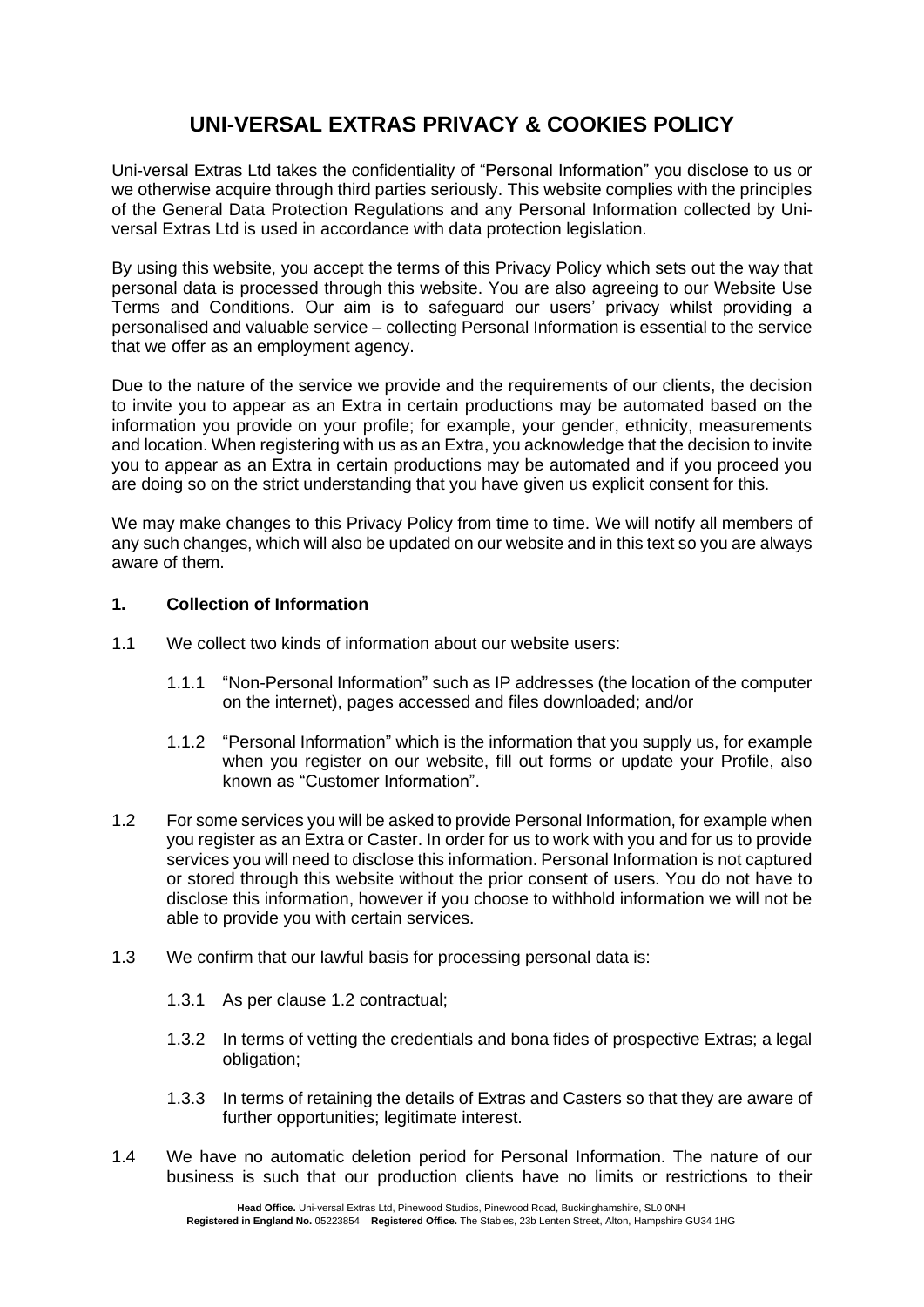#### **UNI-VERSAL EXTRAS PRIVACY POLICY**

requirements so Personal Information which is infrequently or never used may still be required. If you wish us to delete your Personal Information then please let us know.

#### **2. Use of Information**

- 2.1 Non-Personal information is used to help us monitor and improve our service, for example by showing how many people are visiting our website and which pages are most or least popular. Individual user patterns are not monitored.
- 2.2 Uni-versal Extras may use Personal Information to:
	- 2.2.1 answer your queries or communicate with you, for example by phone, text message or email;
	- 2.2.2 fulfil your requests on our system, for example to register you as an Extra or a Caster;
	- 2.2.3 notify you of Uni-versal Extras Ltd.'s products and services;
	- 2.2.4 make a record of the services that we have provided you and conduct statistical analysis to help us to provide you with an improved service.
- 2.3 With your consent we reserve the right to release Personal Information:
	- 2.3.1 to comply with the law;
	- 2.3.2 to enforce our Terms and Conditions;
	- 2.3.3 to protect our rights and safety;
	- 2.3.4 to notify third parties about you with a view to your obtaining work as an Extra. Disclosure of information must go through strict security procedures that Universal Extras Ltd. has in place.
- 2.3 We may contact you to keep you informed about our activities, opportunities, promotions, or updates to our website.
- 2.4 We may use other companies to provide services on our behalf including sending emails, text messages and processing credit card payments. We will only provide these companies with the information they need to deliver the service and they are prohibited from using that information for any other purpose. We require all such companies to fully comply with all applicable UK Data Protection and privacy legislation.
- 2.4 By contacting us with your Personal Information you consent to us sharing your personal data with third parties whom we think may wish to contact you about other products and services, but we will not share your information if you have indicated that you do not want us to do so.

#### **3. Contact**

3.1 If you have any queries or concerns then please in the first instance contact [data@universalextras.co.uk](mailto:data@universalextras.co.uk)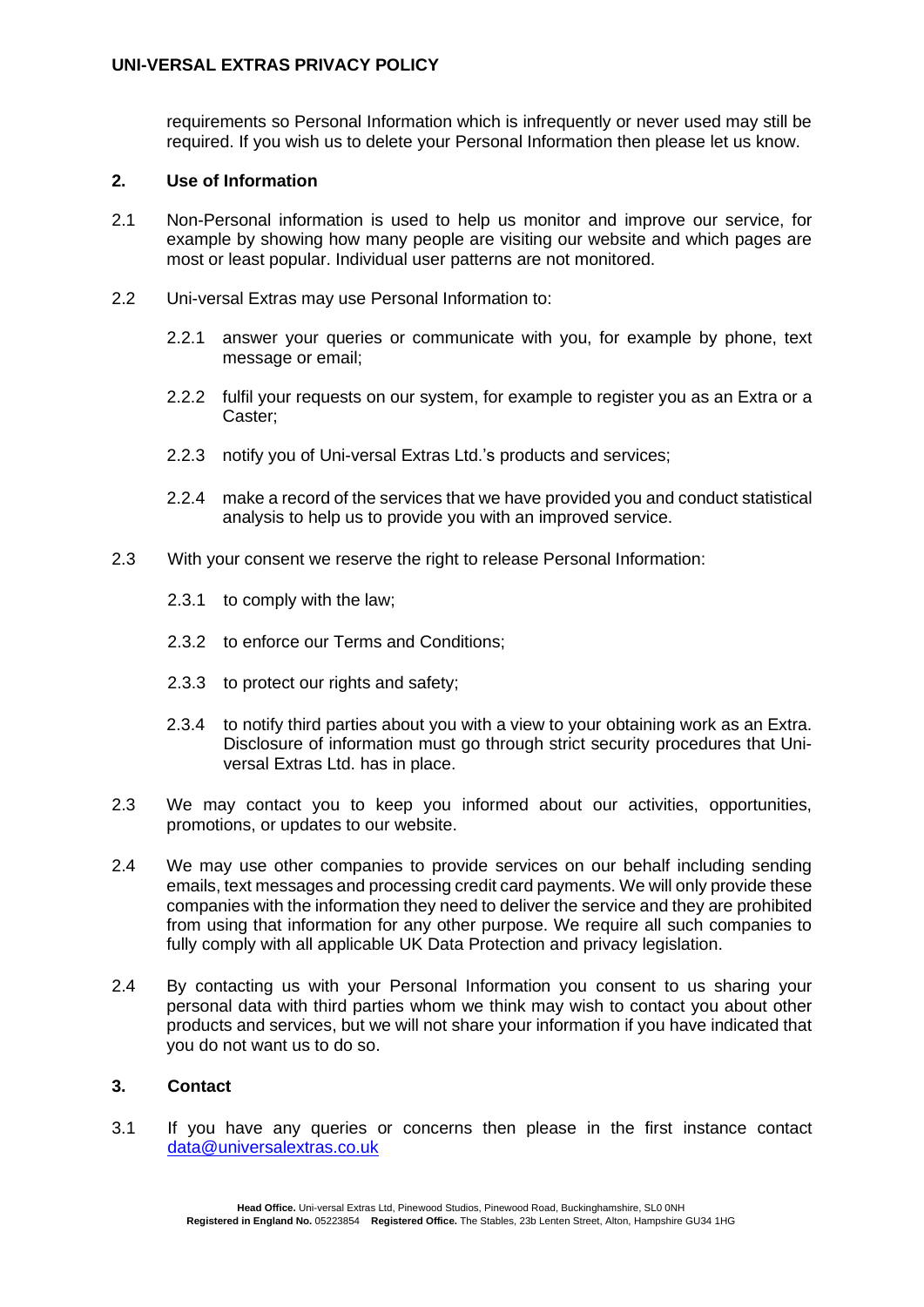### **UNI-VERSAL EXTRAS PRIVACY POLICY**

- 3.2 You have the right to access or exercise any other statutory right by contacting us at [data@universalextras.co.uk](mailto:enquiry@universalextras.co.uk)
- 3.3 At any time you have the right to bring a complaint to the Information Commissioner's Office [\(https://ico.org.uk\)](https://ico.org.uk/)

### **4. Protection of Personal Information**

- 4.1 All Personal Information is stored on our website in accordance with data protection legislation. Our Data Protection Reference number is Z8867673.
- 4.2 We have security measures in place to attempt to protect against the loss, misuse and alteration of personal data under our control.
- 4.3 Information which you submit via our websites is sent to a server located in the United Kingdom.

## **5. Updating Personal Information**

5.1 It is your responsibility to ensure that the Personal Information you supply us is correct and continually up to date. You can edit your Personal Information at any time on our website on your profile pages.

#### **6. Third Party Websites**

6.1 This site contains links to other third party websites. We cannot be responsible for the privacy policies and practices of other websites even if you access them using links from our website. This Privacy Policy applies solely to the personal data collected by Uni-versal Extras Ltd on this website. We advise you read the privacy policy of any website before registering any personal data.

## **7. Cookies**

- 7.1 This website uses cookies. A cookie is a piece of information which a web server may place on your computer when you visit a website to improve your user experience. Many cookies last only a single session whilst others remain on your computer until you delete them. Cookies are either:
	- 7.1.1 Session cookies, which are those stored on your computer that are automatically deleted when you close your browser; or
	- 7.1.2 Persistent cookies, which are those stored as a file on your computer and remain there when you close your browser.
- 7.2 We use cookies to:
	- 7.2.1 maintain continuity and improve speed;
		- 7.2.1.1 Concrete 5 is our website Content Management System and uses a cookie to maintain your user session when you log in. This cookie is retained for 8 hours, after which you will be logged out of our website automatically, unless you chose to 'Remain logged in to website' by checking this option when first logging in. If you select to 'Remain logged in to website', you will remain logged in until you manually log